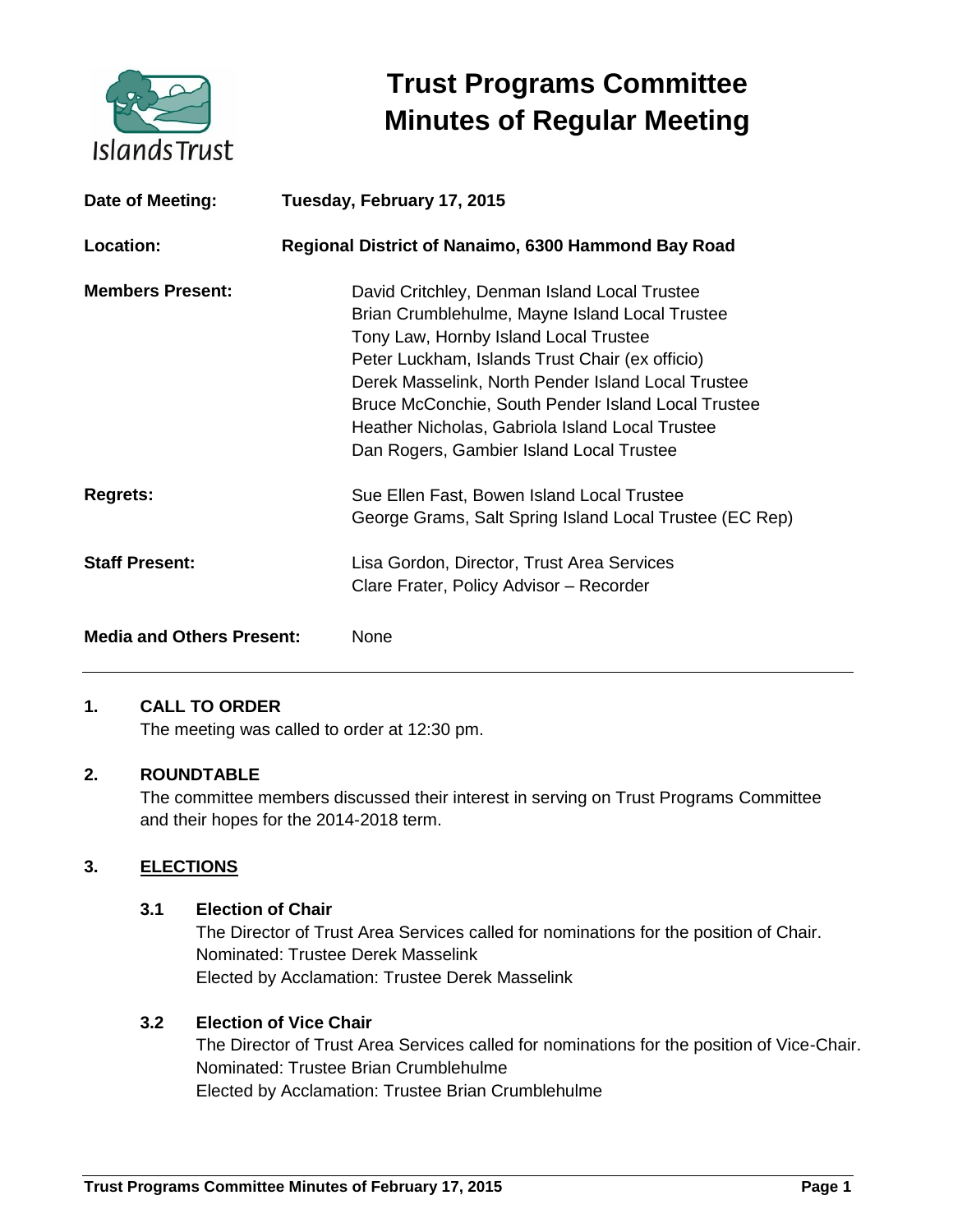## **3.3 Appointment of representative to Financial Planning Committee**

Trustee Derek Masselink will serve as the Trust Program Committee representative on the Islands Trust Financial Planning Committee for the 2014-2018 term.

## **4. APPROVAL OF AGENDA**

## **TPC-2015-01**

## **It was MOVED and SECONDED,**

That the Trust Programs Committee February 17, 2015 agenda be approved as amended to add item 8.1 Islands Trust bodies (LTCs and Council) jurisdiction over marine areas.

## **CARRIED**

## **5. ORIENTATION**

## **5.1 Terms of Reference/Council Policy**

The Director reviewed the Trust Programs Committee's Terms of Reference and advised the committee that if the committee wishes to amend the committee's Terms of Reference, the committee should seek Trust Council's support to do so through the Work Program report.

## **5.2 Strategic Plan and the Trust Programs Committee**

The Director described that the Trust Programs Committee will have input into the draft Trust Council Strategic Plan in May 2015 and again in August 2015.

## **5.3 Getting items onto the Trust Programs Committee agenda**

The Director described the process for developing the Trust Programs Committee agenda.

## **5.4 Trust Programs Committee Work Program Format**

The Director described the purpose and format of the Trust Programs Committee Work Program report to Trust Council.

## **5.5 Staff Resources**

The Director explained that the Director of Trust Area Services and Policy Advisor are the main support staff to the Committee, and that the Communications Specialist will have a role in community engagement initiatives as needed.

## **5.6 Draft – Trust Programs Committee toolkit**

The Director welcomed comments on the draft toolkit and proposed that Trust Programs Committee could approve the document at the May 2015 meeting.

**By General Consent,** the Trust Programs Committee requested staff to include the Trust Programs Committee toolkit review and amendments on the Follow-up Action List as an ongoing item.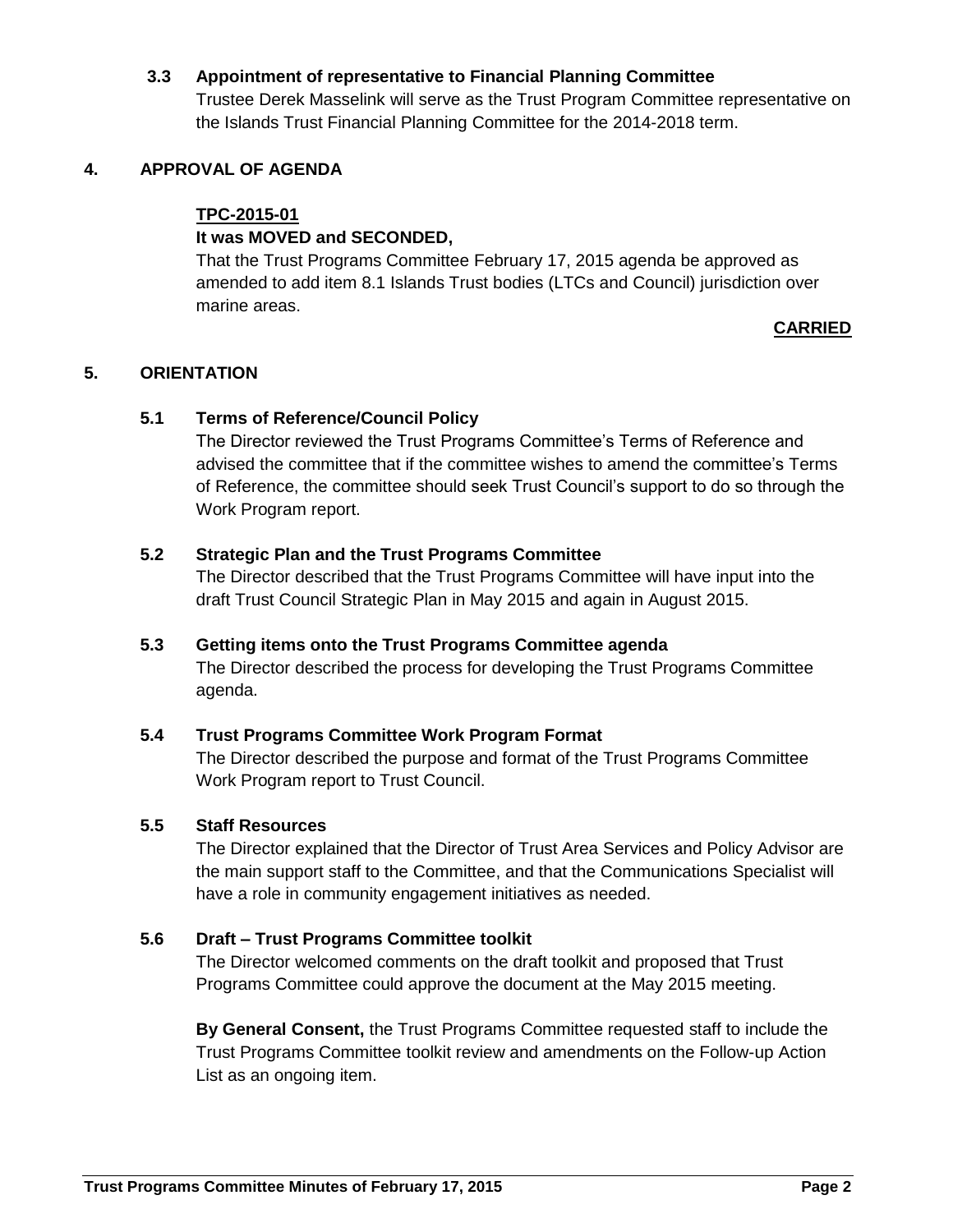## **5.7 2011 – 2014 TPC Chair Report to the Incoming TPC**

The committee discussed the report from the former Trust Programs Committee Chair. Committee members discussed concerns about advocacy capacity and effectiveness and expressed an interest in learning about Policy Statement amendment policies and process options.

**By consent,** the Trust Programs Committee requested staff to distribute the Policy Statement Assessment Task Force report to committee members for their review and to add the topic to the May 2015 meeting agenda with information about updates since production of the 2011 report.

The Trust Programs Committee discussed whether to approve meeting minutes by Resolution Without Meeting as a method to increase transparency and increase public engagement. Staff advised that approving meetings by Resolution Without Meeting requires increased administrative effort.

## **TPC-2015-02**

## **It was MOVED and SECONDED,**

That the Trust Programs Committee request staff to provide the Follow-Up Action List to members of the committee as soon as possible after each meeting and look into ways to make it available on the website within 10 working days.

## **CARRIED**

The Chair encouraged committee members to circulate the meeting minutes to interested community members.

## **6. ADOPTION OF MINUTES/COORDINATION**

## **6.1 Resolutions Without Meeting – RWM-01-2014**

The Resolution with Meeting was provided for information.

## **6.2 Minutes of Meeting - August 11, 2014 Minutes**

The minutes of August 11, 2014 were provided for information only. The minutes had already been adopted by a Resolution Without Meeting in order to complete this with the original committee members.

## **6.3 Follow-up Action List**

The Follow-Up Action List was provided for information and review. There was no discussion.

## **7. TRUST COUNCIL BUSINESS ITEMS**

## **7.1 Briefing – Community Stewardship Awards**

Staff described the steps to launch the program and explained how the nominees get recognized. Committee members discussed the value, the competitive nature and the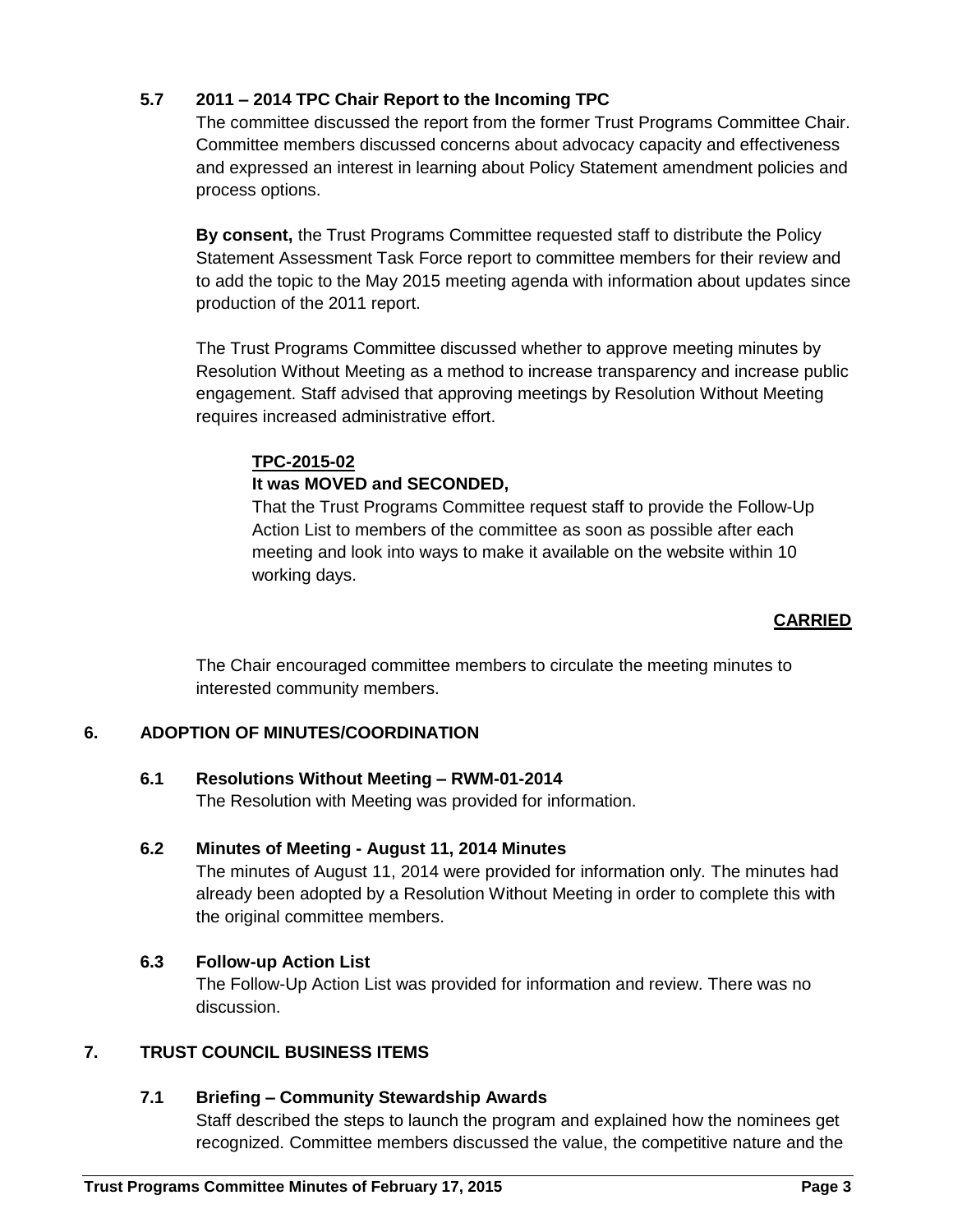purpose of the awards program. Staff explained that the Trust Programs Committee could review the program at the August meeting.

## **7.2 Briefing – BC Ferries Advocacy**

Staff and committee members described the opportunities for focus on this topic for the next few months. Islands Trust Chair Peter Luckham provided an update on the February 16, 2015 meeting between the BC Ferry Commissioner and the Coastal Regional District Chairs group and a planned meeting with Minister Stone. The committee discussed that the BC Ferry Commissioner's review of BC Ferries management resulted from an Islands Trust request.

The committee discussed that it would be beneficial for the Province to analyze the financial, economic and social impacts of the 2014 service cuts to BC Ferries routes prior to establishing the next performance term contract.

## **TPC-2015-03**

## **It was MOVED and SECONDED,**

That the Trust Programs Committee request the Executive Committee to continue seeking information about the effect of BC Ferries service cuts on ridership and cost savings and consider further advocacy if the service cuts have not achieved the desired goals or had negative consequences.

## **CARRIED**

## **7.3 RFD – Crown Land Profile Project Charter – Discovery Phase**

The Director of Trust Area Services provided an overview of the Crown Land Profile project and the process for updating the Trust Council protocol agreements with the Ministry of Forest, Lands and Natural Resource Operations. The Director suggested that the Crown Land Profile project be paused until the protocol agreements on Crown Land are complete.

Committee members agreed about the importance of working constructively with the provincial government, First Nations and local trust committees as they amend their Official Community Plans.

## **TPC-2015-04**

## **It was MOVED and SECONDED,**

That the Trust Programs Committee approve the Crown Land Profiles – Discovery Phase Project Charter, dated February 5, 2015, in principle but defer starting work until Trust Council clarifies its priorities.

## **CARRIED**

Trustee McConchie left the meeting at 3:30 p.m.

## **7.4 Briefing – Indicator Program**

Staff and trustees discussed the range of indicators considered in the past. Staff advised that indicators will ideally relate to topics within the mandate and control of the Islands Trust and rely on existing data rather than generating new data.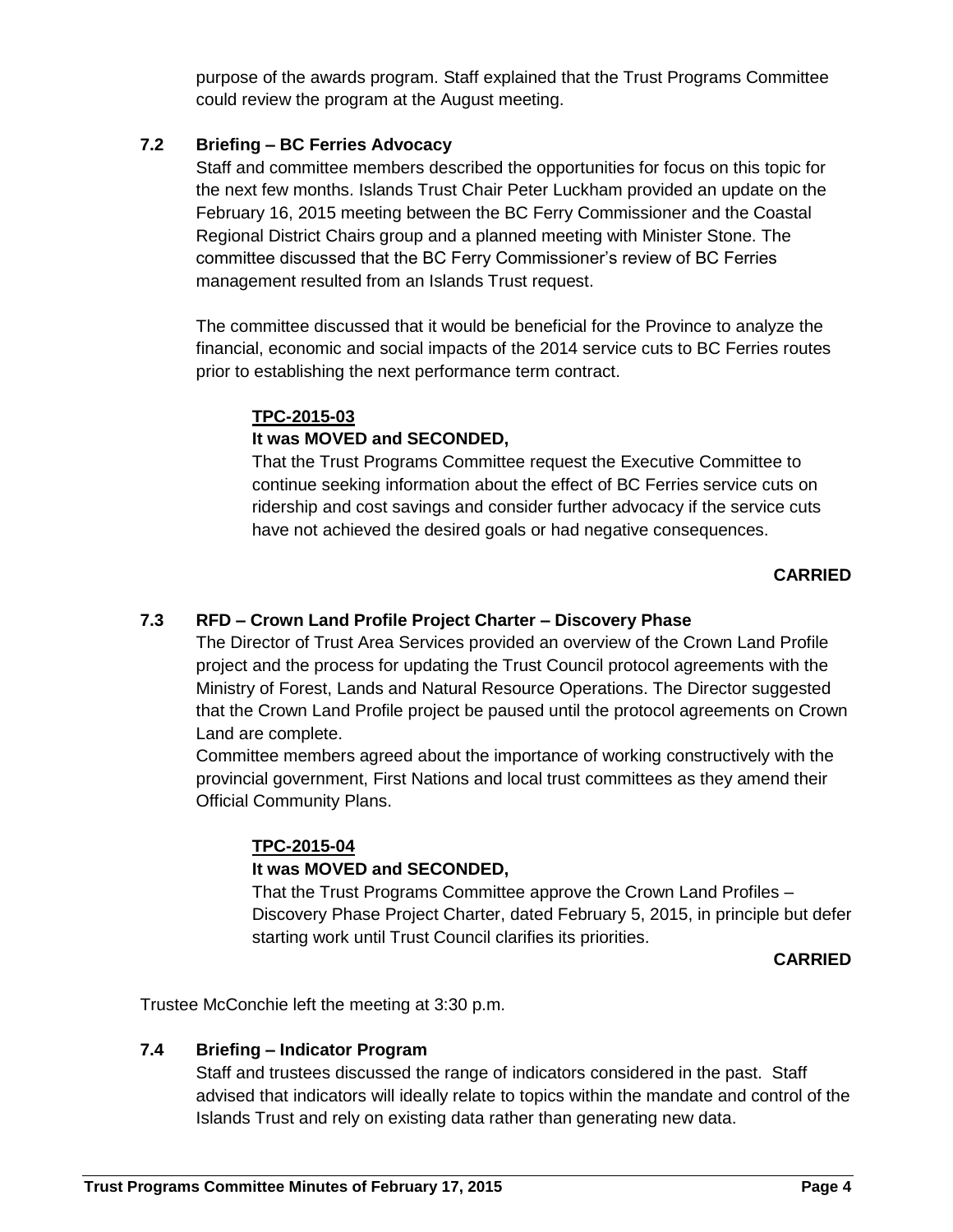## **8. NEW BUSINESS**

## **8.1 Islands Trust bodies (LTCs and Council) jurisdiction over marine areas**

Committee members discussed an interest in learning more about the local trust committee/island municipality and Trust Council jurisdiction over marine areas.

#### **TPC-2015-05**

## **It was MOVED and SECONDED,**

That the Trust Programs Committee ask the Executive Committee to host a session at Trust Council to explain marine jurisdiction issues as soon as possible.

## **CARRIED**

#### **9. WORK PROGRAM**

#### **9.1 Trust Programs Committee Work Program Report**

#### **TPC-2015-06**

#### **It was MOVED and SECONDED,**

That the Trust Programs Committee forward its work program to the Islands Trust Council with the top three items as amended:

- 1. Community Stewardship Awards
- 2. BC Ferries Advocacy
- 3. Amending Crown Land Cooperation Agreements

with two continuing items as follows: Vacant Crown Land Profiles (Discovery Phase) and Indicator Program.

#### **CARRIED**

#### **10. NEXT MEETING**

#### **TPC-2015-07**

#### **It was MOVED and SECONDED,**

That the Trust Programs Committee adopt the following meeting dates for 2015: June 1, 2015 in Ladysmith August 24, 2015 in Ladysmith November 16, 2015 - location to be determined

#### **CARRIED**